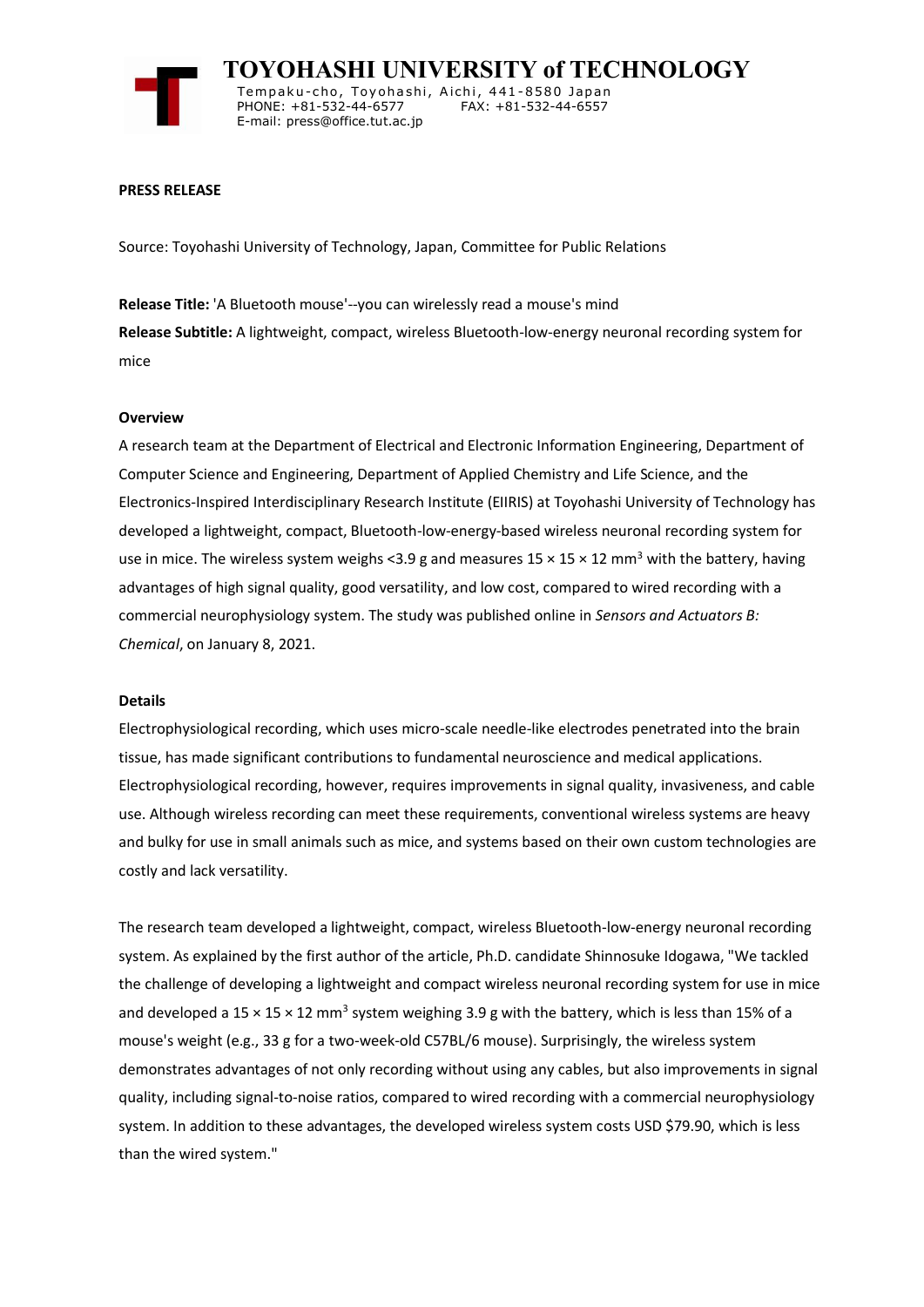

 **TOYOHASHI UNIVERSITY of TECHNOLOGY**

Tempaku-cho, Toyohashi, Aichi, 441-8580 Japan<br>PHONE: +81-532-44-6577 FAX: +81-532-44-6557 PHONE: +81-532-44-6577 E-mail: press@office.tut.ac.jp

### **Development Background**

The leader of the research team, Associate Professor Takeshi Kawano said "We demonstrated the wireless system for single channel recording as our first step, but we can increase the channel numbers based on our system, and we are currently developing wireless systems for four-channels and more. Because we use Bluetooth technology, the device features will help us further develop small wireless neurophysiology systems with the advantages of good versatility and low cost for a wide range of users."

## **Future Outlook**

The research team believes that the wireless recording system can also be used to study the behavioral characteristics of mice as well as drug screening using mice. Because of its light weight, compactness, and Bluetooth technology, the developed wireless neuronal recording system can also be used with other species, including rats and monkeys.

### **Funding agency**

This work was supported by JSPS KAKENHI (grant numbers 17H03250, 26709024, and 20H00244), the Strategic Advancement of Multi-Purpose Ultra-Human Robot and Artificial Intelligence Technologies program from NEDO, and the Nagai Foundation for Science & Technology. R.N. was supported by Takeda Science Foundation. K.K. was supported by JSPS KAKENHI (grant number 15H05917).

### **Reference**

Shinnosuke Idogawa, Koji Yamashita, Rioki Sanda, Rika Numano, Kowa Koida, and Takeshi Kawano (2021). "A lightweight, wireless Bluetooth-low-energy neuronal recording system for mice," *Sensors and Actuators B: Chemical*, 10.1016/j.snb.2020.129423.

### **Further information**

Toyohashi University of Technology 1-1 Hibarigaoka, Tempaku, Toyohashi, Aichi Prefecture, 441-8580, JAPAN Inquiries: Committee for Public Relations E-mail: press@office.tut.ac.jp Toyohashi University of Technology founded in 1976 as a National University of Japan is a research institute in the fields of mechanical engineering, advanced electronics, information sciences, life sciences, and architecture. Website: https://www.tut.ac.jp/english/